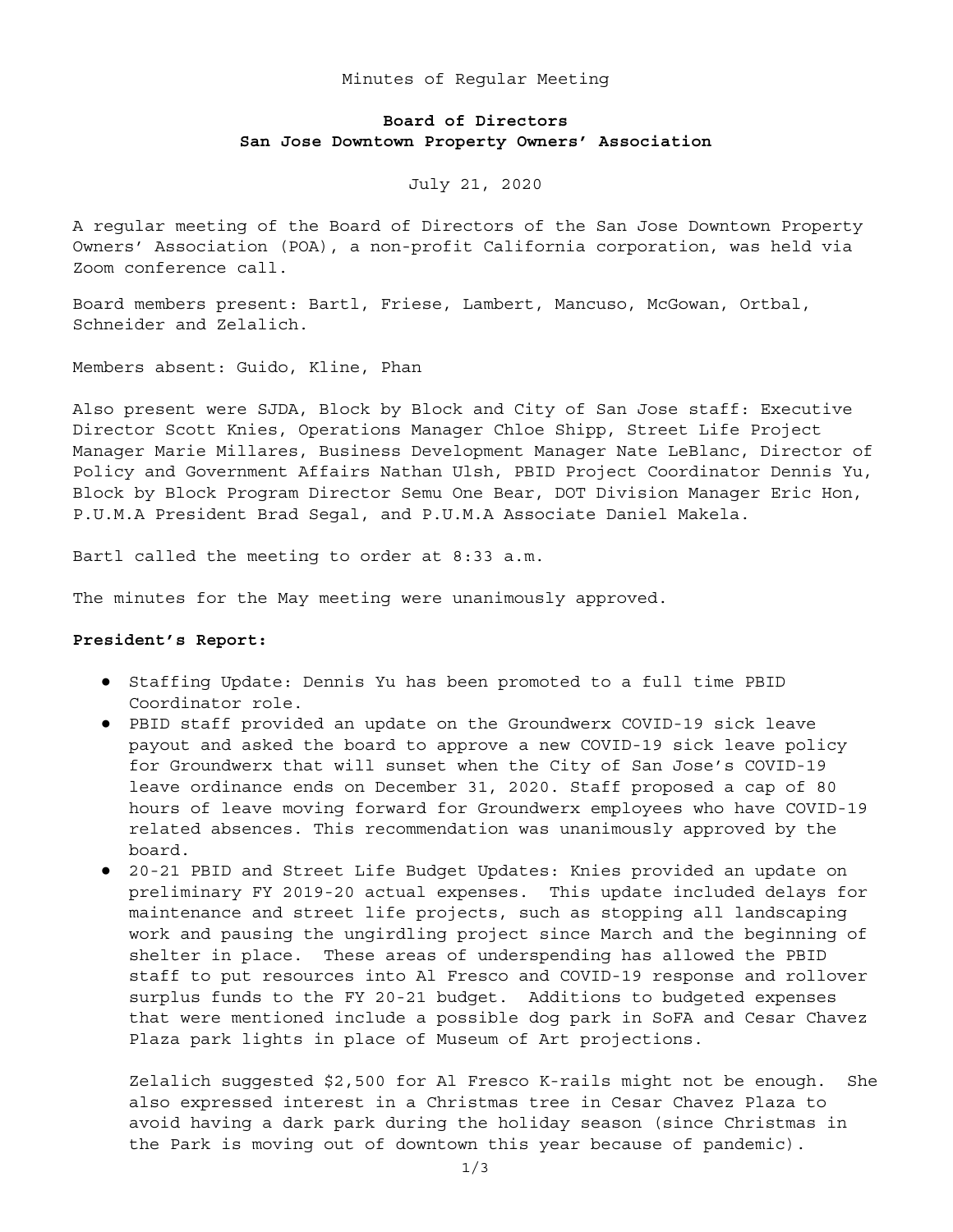Zelalich also asked if there were any specific asks for a dog park from the SoFA neighborhood.

## **New Business:**

- Stabilization Plan: Segal presented the draft Stabilization Plan. Segal urged the board to look at this as an opportunity to change SJDA's business model. The powerpoint explained how P.U.M.A gathered information from an online survey, talked to board members, engaged property and business owners. Near term implications from the outreach data showed that recovery from COVID-19 impacts was among the top priorities, with an emphasis on clean and safe programming, business support and equity issues. Long term implications were also weighted toward small business support and clean and safe efforts. The PBID and Groundwerx have become the main programmatic anchors. The PBID renewal will be key. Long-term trajectory points to environment and experience as the two guiding factors. A question Segal brought up to the board was: "Can PBID go beyond its existing services?"
- Stabilization Plan Discussion: Knies noted that the plan will be presented to the SJDA board, the Knight Foundation (partial funder of the plan), and the plan will be released publicly in August 2020.

Bartl agreed with putting Business Development on the street level, but said it could be challenging because there are costs that go into that.

Zelalich was amazed the survey received 1,200 responses, but would like more specific examples on how to make downtown more welcoming to others. Segal suggested adding more things that attract different people like Latin-x or Asian populations, either in design or being deliberately in tune with different cultures. Embracing cultures through public art was also mentioned.

Manusco liked the idea of a small business support center, emphasizing the importance for our retail tenants. Manusco's retail tenants have been hit very hard and a support center for them would be important moving forward for engaging small businesses with a storefront and having a place where people can go. Brad said a storefront economy will be critical in bringing people back into downtown.

McGowan added that it will be years, not months, to rebuild the downtown community. McGowan stressed that downtown absolutely needs people on the streets, saying "it's an eerie place" right now. He also talked about the need to diversify retail.

Yu observed that crowds can show up strongly to bars and restaurants at night, despite bars being among the most uncomfortable for people to go back to in the survey. Segal agreed that the younger demographic is going to be the first to bounce back to old habits and will be important in the